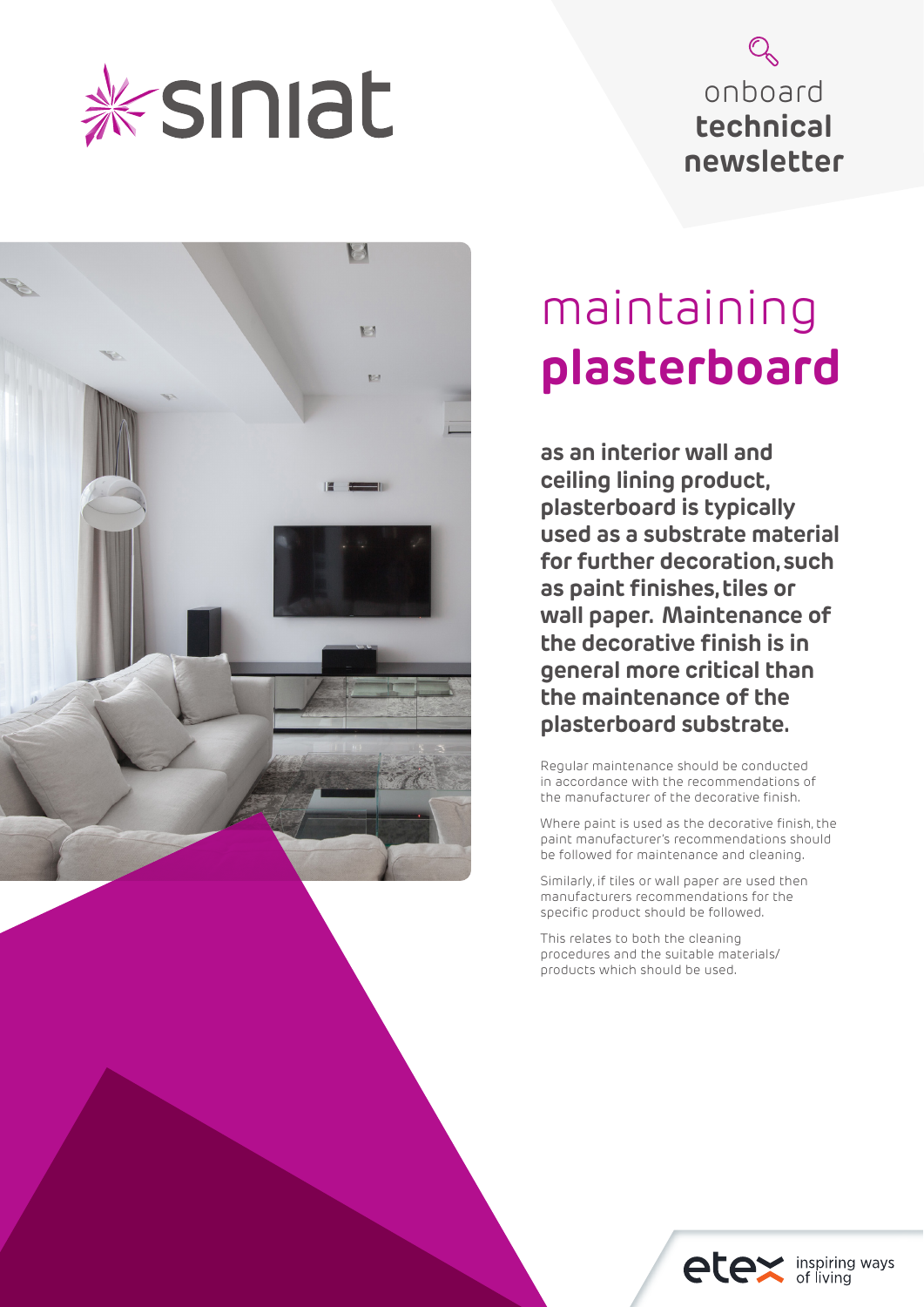



Maintenance of plasterboard is likely to be necessary only as required. Should damage occur to the plasterboard itself, repairs should be conducted in a way that maintains the installation requirements of AS/NZS 2589:2007 and Knauf's technical literature.

Any damage that occurs to a fire rated or acoustic system may impair that system's performance. Repairs must be conducted in a manner that restores and maintains the integrity of the system's performance.

# **during installation**

Plasterboard is to be installed in accordance with AS/ NZS 2589:2007 and also Knauf's technical literature.

Additionally the plasterboard must be:

- Installed in a building that is weather tight.
- Installed in a well ventilated environment.
- Protected from condensation forming on the front and back of the plasterboard.
- Protected from excessive moisture conditions above 90% relevant humidity.
- Not exposed to temperatures above 52°C for prolonged periods.

## **after installation**

Regular checks (suggested annually) should be made of Sinat's wall and ceiling lining products to assess whether maintenance is required for:

- Physical damage (dents, scratches)
- Structural damage (cracks, compression fractures)
- Fire damage
- Water damage (including moisture effected plasterboard and mould growth)
- Re-painting (as and when desired)
- Cleaning (as and when desired)

For complete instructions and detailed information on fire rated and acoustic systems, refer to the latest Siniat technical literature on the website or contact Technical Services on 1300 724 505.